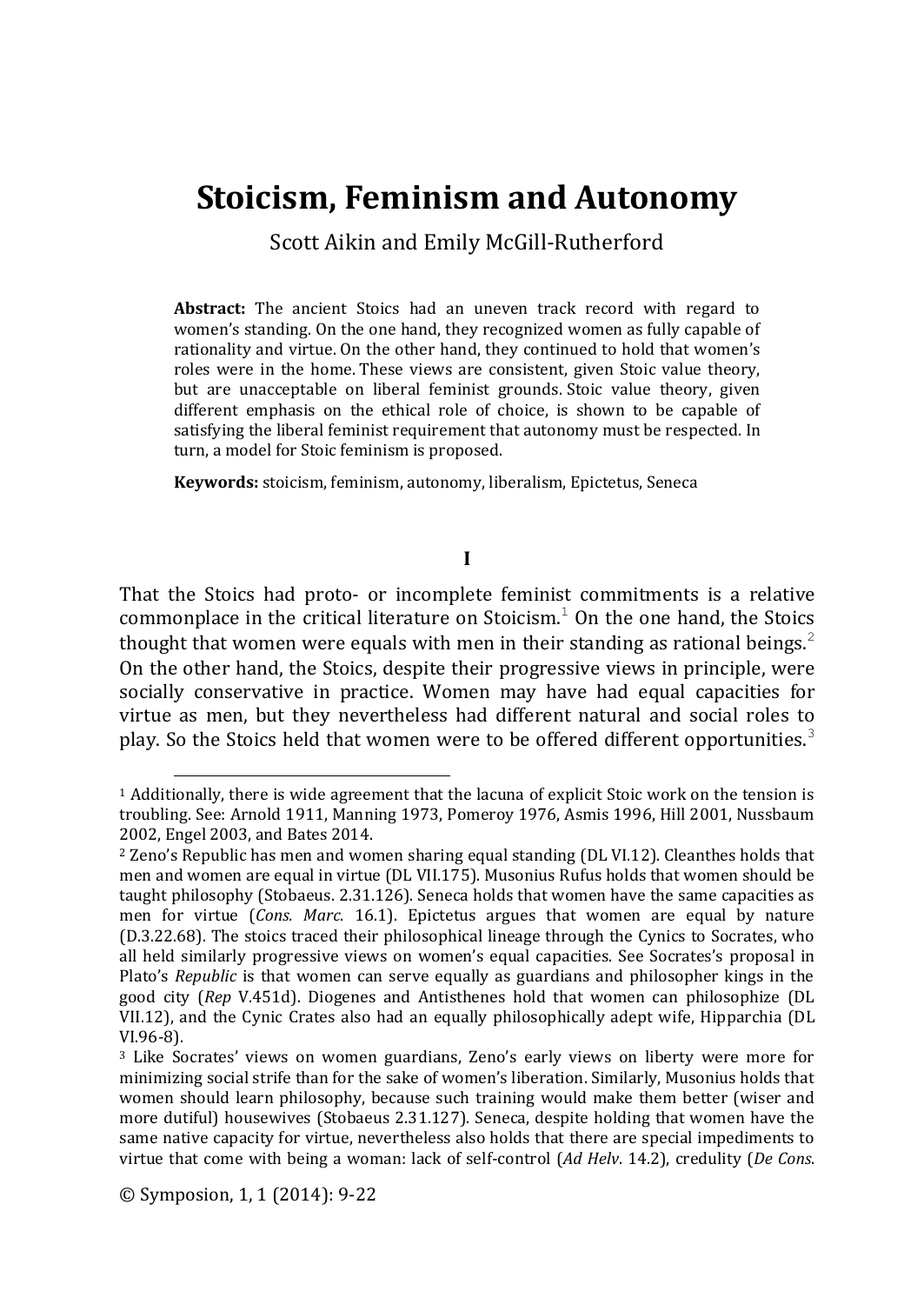Let us call this phenomenon of these two conflicting trends *Stoicism's uneven track record*.

In light of the uneven track record, a constellation of interpretive and evaluative questions arise. These questions come in two orders. The first-order questions are strictly interpretive: What is the relationship between the currents of Stoic progressivism and Stoic misogyny? Are they consistent? The secondorder questions regard the first-order answers, and they are mostly evaluative. If the currents of Stoic thought are inconsistent, which is the better (both for Stoic consistency and for normative soundness) view to jettison? If the two trends are consistent, given broader Stoic value theory, are the results normatively sound?

As a consequence of the orders of questions, we have a relatively simple taxonomy for interpretive takes on Stoicism's uneven track record.

 Uneven track record  $/ \qquad \qquad$  Inconsistent Consistent  $\prime$  /  $\prime$  /  $\prime$ Not-Resolvable Resolvable Normatively Sound Not Normatively Sound

Our argument will proceed in two stages. First, we will argue that the Stoics' progressive view about women's capacities is consistent with their conservative views about women's roles, but this consistency is a morally unsound consistency. We will hang our case for consistency on Epictetus' *Enciridion* 40, which simultaneously manifests both trends of the uneven track record and highlights the unacceptable elements of the Stoic program with women.

The second stage of our argument is that though the Stoics' uneven track record is internally consistent but morally wrong, it did not *have to* be that way. Stoicism's value theory provides sufficient material for not only the in-principle argument that women are equal partners with men in the *cosmopolis* (or as citizens of the world), but that unequal opportunity is unjust, misogyny is a failure to recognize the dignity of a fellow rational creature, and individual choice is a deep source of moral value. That the Stoics had an uneven track record by feminist lights is not evidence that Stoicism *must have* such a problem. As a consequence, a consistent and morally sound Stoic feminism is possible.

 $\overline{a}$ 

*Sap.* 19.2), and simple-mindedness (*Ad Marc*. 16.3). And Epictetus standardly references women as the kind of humans who can't keep their emotions in check (D 3.24.53) or as the kind of pretty trophy one would want when living the life of externals (D 4.94). This is not to mention all the standard usages of casually misogynistic phraseology. "Philosophize like a man, don't simper like a woman" (Seneca: *De Const.* I.1.2).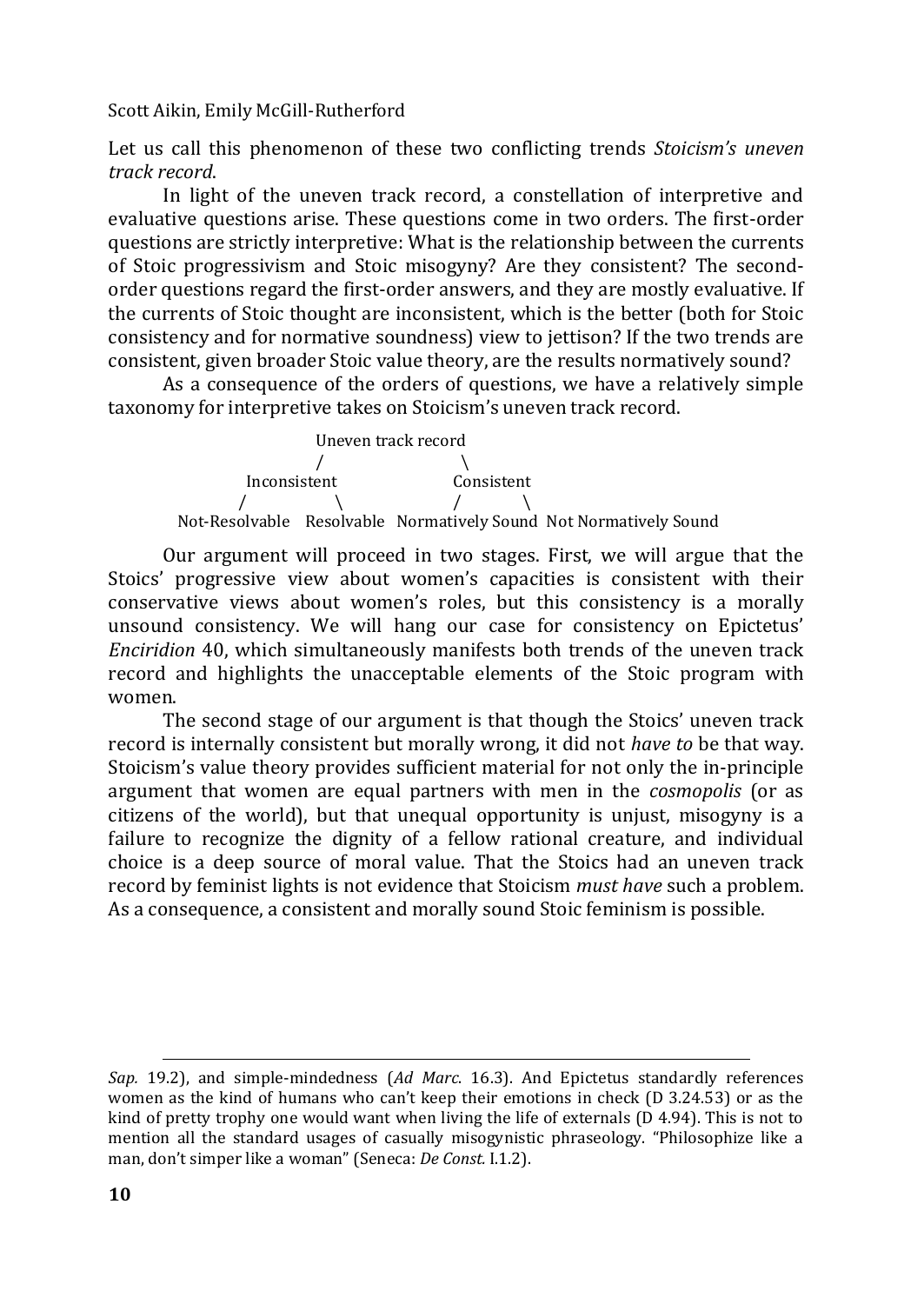We will begin with a focused reading of Epictetus' *Enchiridion* 40. Our objective is to show the overlap of the two trends of progressivism and misogyny. We'll then turn to asking whether this is a necessary connection for the Stoics.

Epictetus' E40 is addressed to young men, Stoic progressors. It functions on two levels. First, it is an exercise in culture criticism: Epictetus observes and condemns the sexualizing of young women and the way they internalize this way of viewing themselves. Second, it is a call for action – the men in these women's lives must not only not participate in this activity, but call young women's attention to it and offer them an alternative of modesty and uprightness.

Women from fourteen years old are flattered with the title of 'mistresses' by men. Therefore, perceiving that they are regarded only as qualified to give the men pleasure, they begin to adorn themselves, and in that to place all their hopes. We should, therefore, fix our attention on making them see that they are valued solely for displaying decent, modest and discreet behavior. (E40)

Here is how E40 manifests the two trends. On the one hand, the cultural critical element not only is a focus on the norms of objectifying women but it also acknowledges that women have the capacity to recognize this cultural pressure and can refuse to participate in it. This is the progressive element: many cultural norms fail to recognize the dignity of women as rational creatures, and women who participate in these norms begin to lose sight of that dignity, too. On the other hand, there is the alternative posed, that of modesty and uprightness. The problem is that the alternative posed is not altogether much better than the thought criticized. Why is being demure the *only* way one is honored?

In the same way that Epictetus' teacher, Musonius Rufus, held that philosophy for women yields wiser and more dutiful housewives, Epictetus seems to think that philosophy for daughters is for yielding modest young women. The trouble is that these trends, that of criticizing repressive cultural norms for the sake of encouraging other exclusions, seem inconsistent. This, again, is the unevenness of the Stoics' track record. Epictetus criticizes a cultural norm that offers young women only one role for them to play – that of a sexual object. He then offers an alternative – that of demure modesty. But this alternative, again, is only but one role, and it is not one that respects the variety of forms of human dignity. It is, again, merely a role to play. Epictetus may be right that sex-object is not a role that expresses a woman's dignity (and certainly hanging all one's hopes on it doesn't), but the better criticism should be not with *that option*, but with its *exclusivity* – that it is the *only option* for self-worth. Again, Epictetus, then, poses an exclusive option. On the face of it, Epictetus' views are inconsistent.

In the face of contradiction, one must make distinctions. The Panaetian distinction between the four personae and realms of duty allows us to mitigate the tension in E40. In *On Duties (De Officii)* Cicero reports Panaetius' view as having duties in light of (i) our being rational creatures (universal duties), (ii)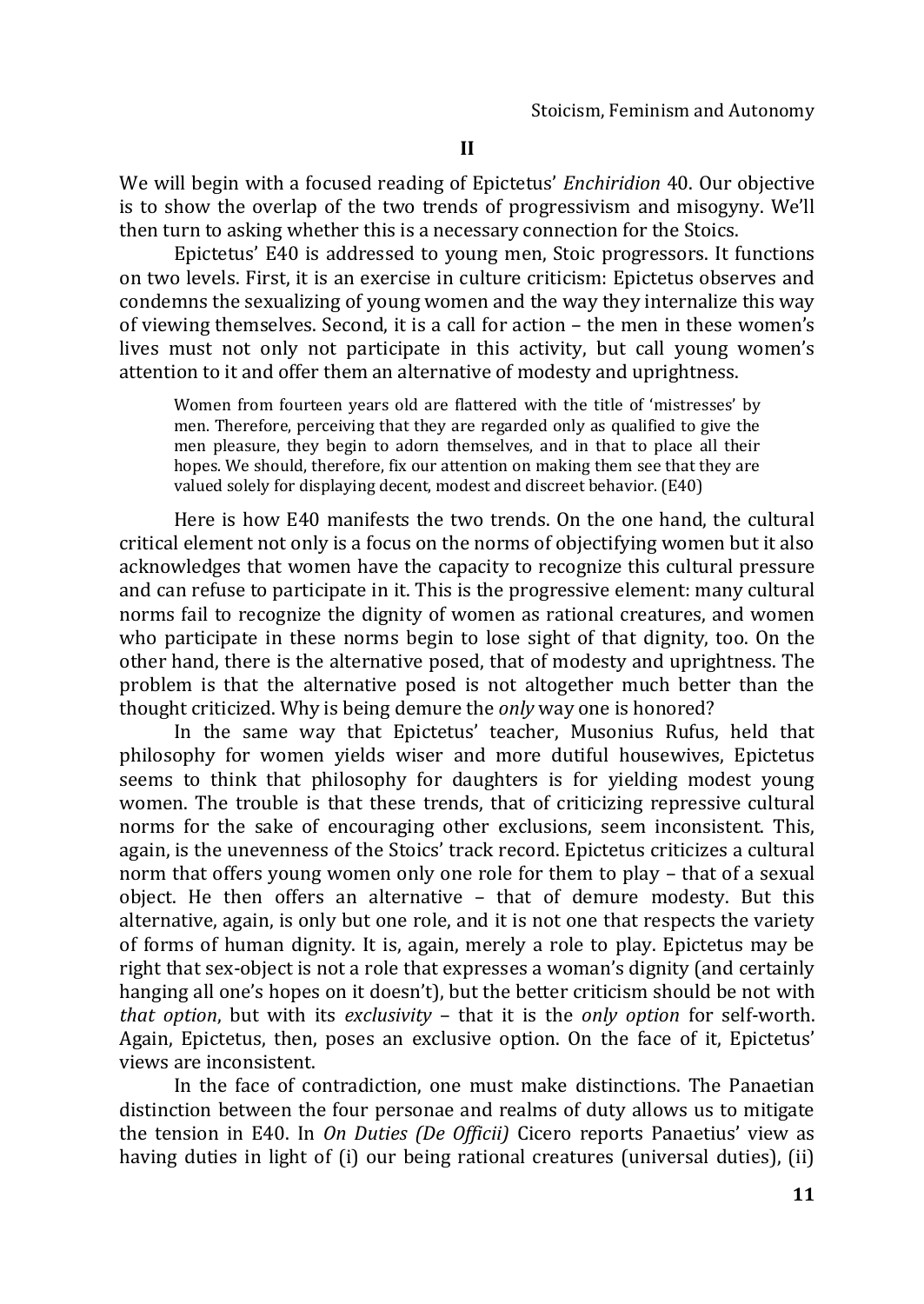our having special individual endowments, (iii) our having circumstances of chance provide social responsibilities, and (iv) our choices and volitions (*De Offic*. I.30.107-115). Epictetus inherits and endorses this four-personae view in his heuristic for discovering duties in D.2.10. First, one is a rational being. Next, one is a rational being with unique capacities. Further, one is a rational being with unique capacities with unique familial relations and specific citizenship. Finally one is a rational being with unique capacities, relations, and with a history of having made specific choices. Once one has completed this heuristic, one can see one's duties more clearly, since: "Each of these designators, when duly considered, always suggests the acts appropriate to it" (D 2.10.12). Epictetus, then, runs the reasoning for a man as recognizing that he is rational, has certain capacities for speaking, is a brother, son and a Roman, and so has responsibilities as having taken on the role as councilman, husband, father, and friend. Once he considers these roles, he sees his duties.

The same, it stands to reason, Epictetus would say goes for a woman. And so, for some woman, we might say she sees herself as a rational being, with a family, a city, chosen friends, and household responsibilities. So a woman's duties are determined by her relationships, as Epictetus makes clear in E30. For the woman, her relationships are, given her social role and her opportunities, overwhelmingly familial.

E40, then, stands as a corrective for young women who are confused about what their true roles are. In the same way that many a young man may be distracted from his duties by interest in the esteem of others, or wealth or pleasure, so, too, may a young woman be distracted by sexual interest. The apparent contradiction, then, can be resolved with the Stoic notion of indexing duties to given social roles, and as a consequence, one may square the program of consciousness-raising and progressive educational opportunities for women with the conservative views about women's duties and social opportunities. Educational reform and consciousness raising is about making sure that women can live up to their responsibilities as rational creatures, but that has no bearing on what social opportunities they are to be offered. Given the Four-Personae view, these are separate spheres of the person. In fact, Stoic value theory consistently maintains the distinction between social standing and opportunities and the goods of the soul. The goods of the soul are what matter, and the rest are incidental to true virtue and happiness. Once one has the virtuous soul, one plays the part into which one is cast – no matter if it is a Caesar or a slave, a merchant or a beggar, a philosopher or a housewife. The question, now, is whether this consistency is bought at the price of moral soundness.

# **III**

There are at least four aspects of Stoic theory which can be made foci for concern for feminists. We will discuss these four aspects in order of ascending importance. The first thing to note is that the Stoics in general, and Epictetus in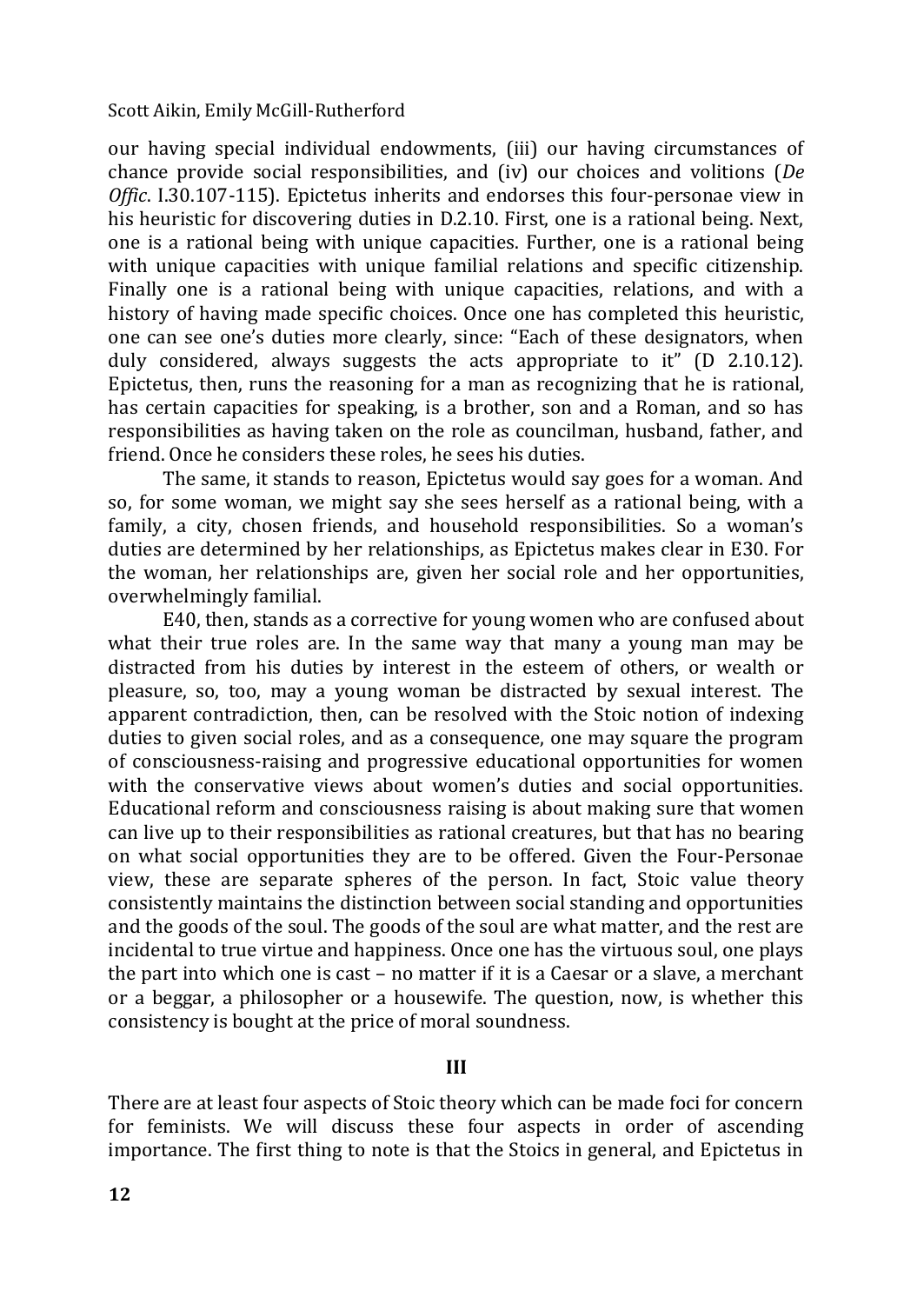particular, are addressing only men – we call this the *limited audience* problem. In E40, Epictetus advises men to "fix [their] attention" to make women understand that they are valued for their modesty (E40). Musonius Rufus addresses fathers and husbands regarding the education of daughters and wives, but never talks to the daughters and wives themselves (Nussbaum 2002, 303). The claim, by those who wish to defend the Stoics as feminists, is that the Stoics allow both men and women to philosophize. Women share in the same virtue as men and the study of philosophy allows them to realize this virtue (Hill 2001, 19).<sup>4</sup> It remains a mystery, however, why the principal Stoic works are addressed exclusively to men if women are equally able to participate in philosophy.<sup>5</sup>

One could argue that the male audience is explained by precedent alone, although we're not convinced – especially considering some of the Stoic's blatantly sexist sentiments. Cicero and Seneca, for example, use feminine adjectives (like *muliebris*) to denote moral failings and masculine adjectives (like *virilis*) to denote praiseworthy actions (Manning 1973, 171). Seneca goes so far as to say that among those who do philosophy, Stoics are the only ones who consistently argue and think *like men* (*Ad Serenum* II.1). Musonius Rufus argues that men are superior to women and natural rulers, while women are naturally ruled (as noted by Engel 2003, 281; Nussbaum 2002, 303). Musonius also argues that a woman should "learn to love her children more than her life," and Epictetus dismisses Epicureanism as not befitting even women (Stob. *Anthol*. III 6,57). In short, the fact that Stoics claim that women share the same virtue as men is not enough to convince us of their egalitarianism. Women are never addressed – all advice about women is addressed to men – and when women are cited at all it is often not in a flattering way. Our argument here, however, is largely one about what to infer about the Stoics, *de facto*, from silences in their writing. More work is needed to make our argument stick.

If we return to Epictetus in E40, we may be tempted to credit him for pointing out the impact of oppression on the oppressed. He tells us that women internalize their sexual objectification and construct their self-image, and self-

j

<sup>4</sup> Note here that Hill does not acknowledge the point we accept, that equal access to virtue in one sphere of life does not make one equal in other spheres. Equal access to philosophical education (even if we grant that this is something endorsed by the Stoics) does not ensure, most importantly, social equality.

<sup>5</sup> The notable exception is Seneca. Two of his letters are addressed to women: *Ad Marciam* is a letter of consolation to Empress Livia's friend and daughter of the Republican historican, Cremetius Cordus. *Ad Helviam* is a letter Seneca addressed to his own mother while he lived in exile. In these, Seneca is clear that he regards women as natural equals, but also those with unique occasions for vice – he even opens his letter to Marcia acknowledging that she is an exception to the wide majority of women who suffer from the "feminine weakness of mind (infirmitate muliebris animi)" (*Ad Marc*. VI.1) That Seneca must acknowledge the fact that he is addressing a woman in philosophical manner is evidence that it is the exception that proves the rule.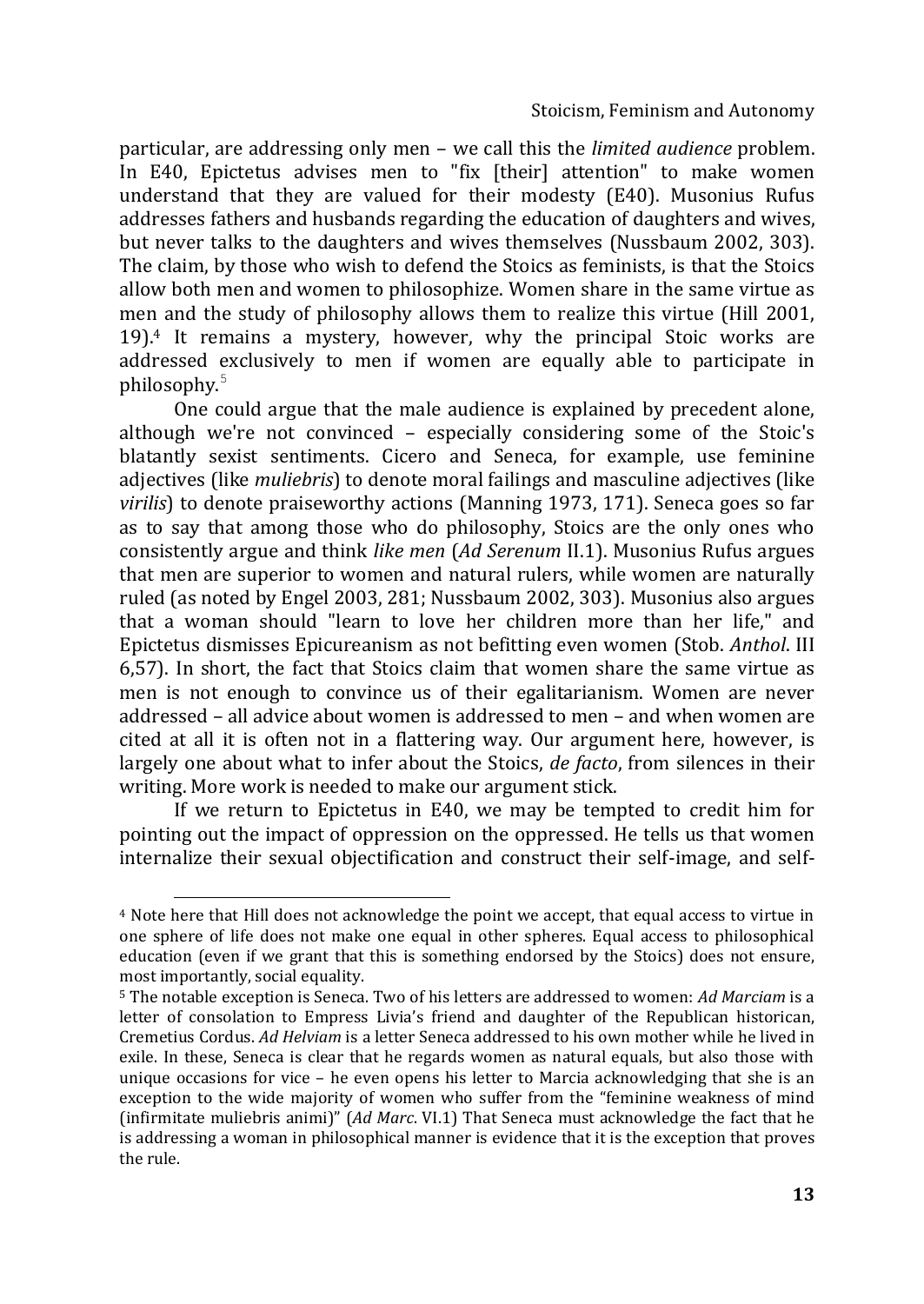worth, accordingly. We might see this passage as consistent with a larger Stoic argument regarding the common humanity of men and women alike. But note that in this passage Epictetus is also criticizing the women who construct their self-image based on their own objectification. We might call this a sort of *blaming the victim* problem. It is the women, after all, who upon realizing their only hope is to persuade men to "go to bed" with them, begin to "make themselves up and place all their hopes on that" (E40). They are participants in their own oppression. It is also important to note, in relation to our first worry, that Epictetus is urging men to inform women of their true worth so that women will no longer be willing participants in their own objectification. In this sense, women's salvation is still dependent on men.

This brings us to our third worry – the worry about *continued subordination*. In Epictetus and many other Stoics (including Cicero, Musonius, and Seneca) women are viewed as ultimately dependent on men for success. Although Epictetus does raise women above the status of sex-object to one of modesty (an improvement to be sure) he still defines women's goodness in terms of how they appear to men. Note that he doesn't argue that women are valued for their modesty, but for "*displaying* (*phainesthai)* decent, modest and discreet behavior" (E40). Lest we think this is a merely linguistic quibble – consider Musonius Rufus, who argues that educating women will turn out to be good for the husband (Stob. *Anthol*. 4.28.20, and see Nussbaum 2002, 303); or Hierocles, who argues that women should know how to labor efficiently so that they might "fulfill the orders of the master of the house" (Stob. *Anthol*. 4.28.21, and see Engel 2003, 284). Educating women is thus a good thing primarily for men. Displaying modest behavior is a trait that men value in women. But it's important to point out here, that even if the argument were made that modesty is good for women themselves, the Stoics would simply be providing another role to force upon females.

So far we have considered three worries – the limited audience problem, the blaming the victim problem, and the continued subordination problem – which lead us to question the Stoics' commitment to feminism. All three of these worries are united by our fourth, and most significant, concern – the *social status* problem. Our argument for the consistency of the two aspects of Stoic doctrine (the program of consciousness-raising and progressive educational opportunities, and the conservative views about women's social roles) relied on the notion of separate spheres. Stoic value theory maintains the distinction between social standing and the goods of the soul; so although women share the same virtue as men, and thus share this good of the soul, they must also exercise this virtue in a completely different social arena than men. While men are permitted to do politics, for example, women must stay in the home.

What the Stoics fail to completely acknowledge, however, is the way that goods of the soul rely on and are not completely separable from, social standing. Nussbaum argues of the Stoics, for example, that they fail to "understand the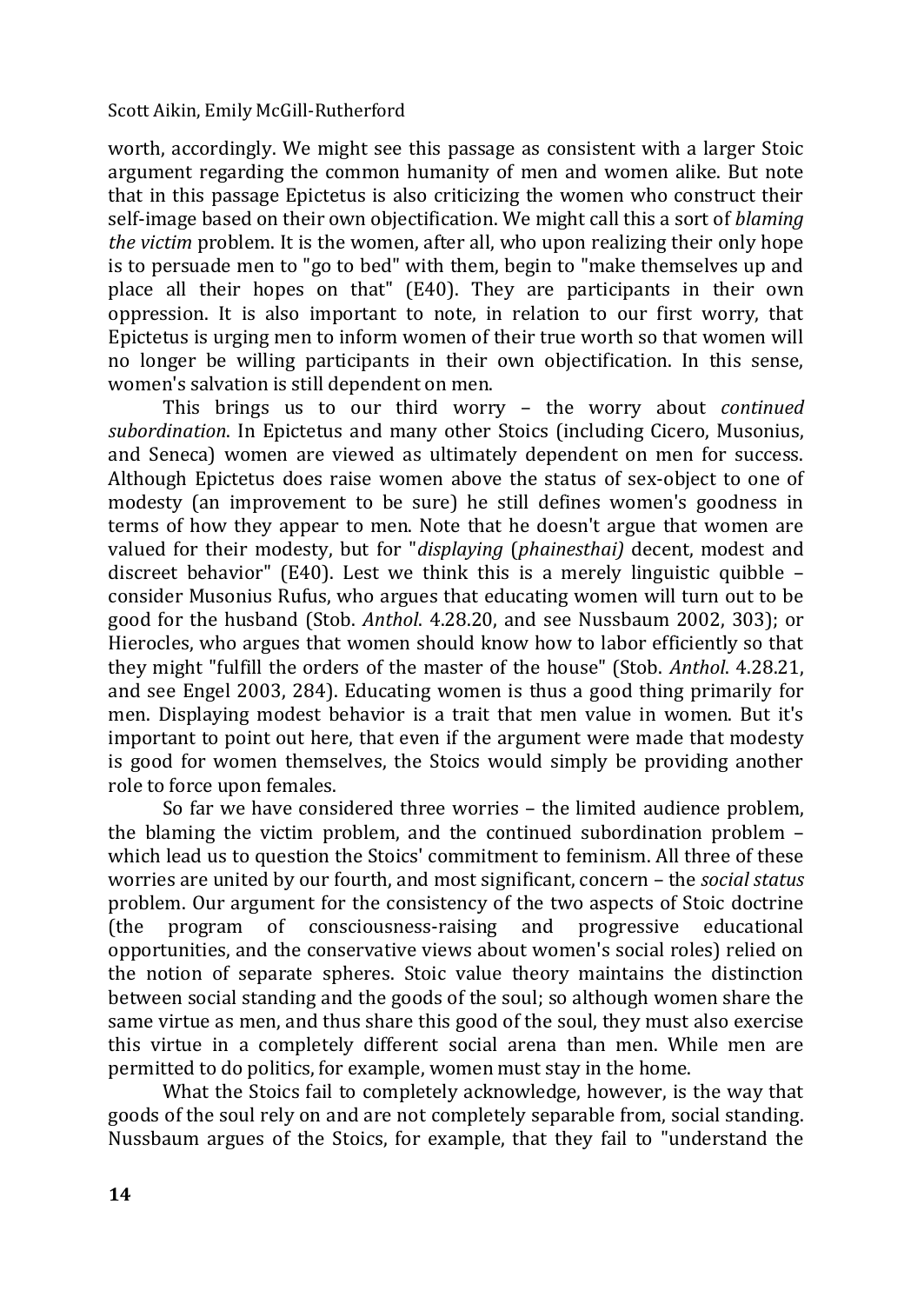extent to which human dignity and self-respect require support from the social world" (Nussbaum 2002, 302). The aspiration of Stoic ethics is self-sufficiency (*autarkeia*), but the Stoics consistently acknowledged that this aspiration is regularly just that – aspirational. Seneca notes that having enough rest helps with controlling anger (*De Tranq.* XVII.5; *De Ira* III.ix.5), that children should not be subjected to degrading treatment or made to be excessively servile or submissive (*De Ira* II.xxi.4). Seneca even goes so far as to counsel that it is wise to avoid people and conditions that will provoke irritation (*De Ira* III.vi.3 & III.viii.3). And finally, Seneca holds that station is preferable for and conducive of virtue, since the good soul has free play to express itself as a judge rather than as the judged, the benefactor instead of the beggar (*De Clem.* I.v.3). The reality is that though the Stoic goal is self-sufficiency, we are not independent creatures, and the contingencies of our lives have immense consequences for our opportunities for virtue. It is, then, no coincidence that Marcus' opening book of the *Meditations* is a long list of people who had been good teachers and exemplars. The implication is that without them, he would not have had such virtue.

The lived reality of women's lives, for the Stoics, is that they are good and efficient homemakers. An education in virtue simply allows them to fulfill this purpose better. And while many contemporary women might embrace homemaking as a worthwhile lifestyle, they enjoy something completely lacking from the Stoic story – *choice*. The very same separation of spheres that allows the Stoics to be consistent thus condemns them on the feminist question. Consistently hearing that one is not capable of choosing well or having any opportunity to do so destroys whatever capacity one has to exercise one's capacities. The Stoics regularly recognized that exercises were necessary for the perfection of judgment, desire, and action – but if one is never offered those opportunities to ever exercise them, one cannot fully develop one's capacities for rationality and virtue. That should be troubling.

Why is it, then, that so many contemporary scholars continue to consider the Stoics feminists or quasi-feminists? For a possible solution, we suggest looking at the definition of feminism at play. Lisa Hill, for example, defines feminism as "A view of women as a distinct sociological group for which there are established patterns of behavior, special legal and legislative restrictions, and customarily defined roles..." (Hill 2001, 14). This definition says nothing about choice or social status, and so Hill can conclude that Stoicism is consistent with feminism. We argue, on the contrary, that any acceptable definition of feminism must include an aspect of choice for women, and must say something about reforming the isolation of women to the private sphere. When this definition of feminism is used, it is clear to see that the Stoics are not, in fact, feminists. And on the assumption that the liberalism requirement is right, then any Stoic view that runs afoul of the choice principle is normatively unsound.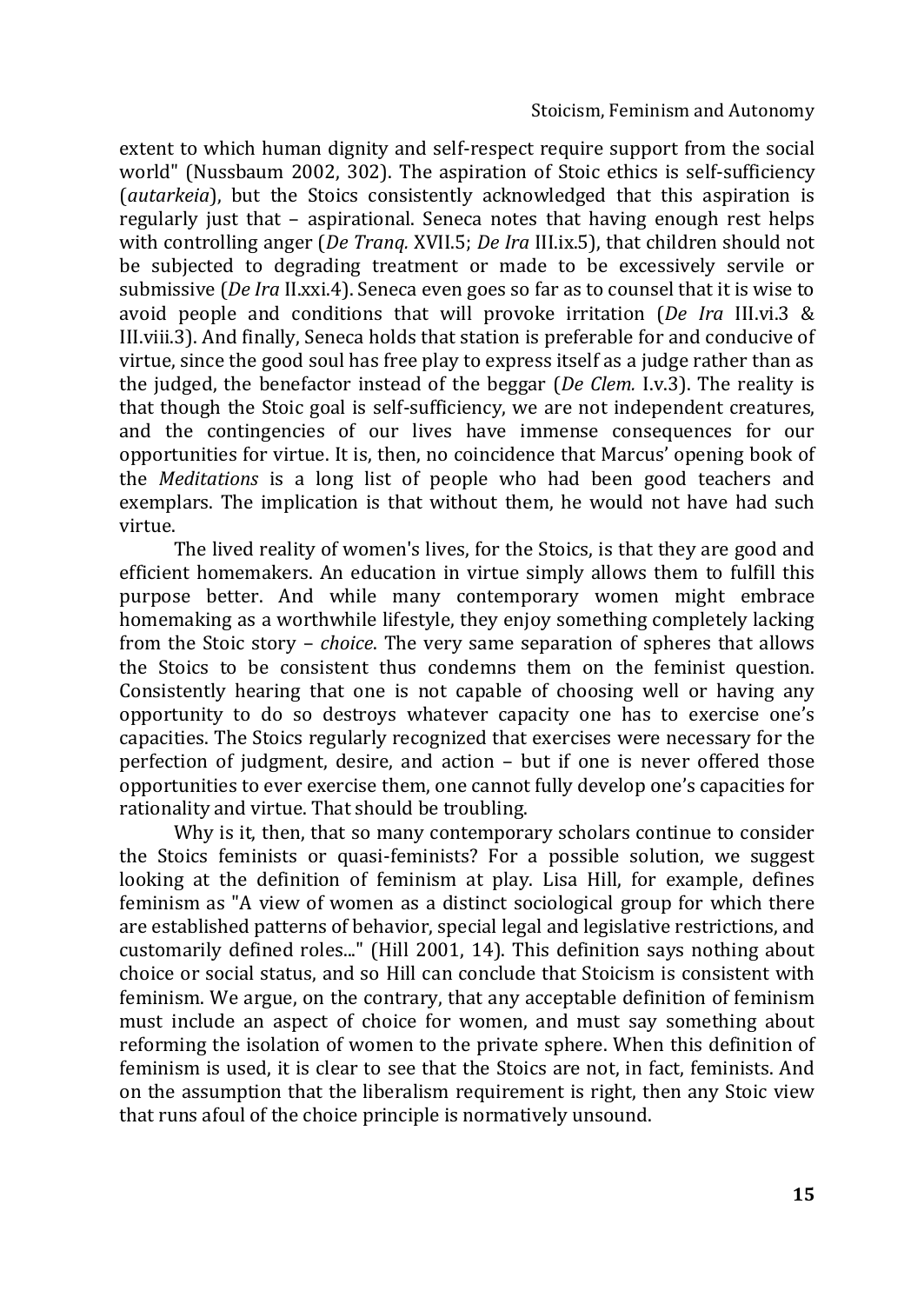By analogy, consider the question of Plato's *Republic* as a politically feminist document. The Principle of Specialization running the beautiful city is that peoples' jobs are indexed to abilities, and women with the same abilities as men should play the same social roles as men (456a). Both men and women can use reason to see the Forms, so both should have the opportunity to pursue that educational opportunity. As a consequence, women can be full guardians (*phulakes pantiles*). Glaucon, horrified at the prospect of women leading (and the sight of old women naked in the Palestra), objects, but Socrates reminds him that it is a matter of justice that jobs and political opportunity be available to those with ability, regardless of sex. So the beautiful city, as a matter of justice, has equal opportunities for women. This is not only a utopia, but, it seems, a *feminist*  utopia (See, for example, Vlastos 1997).

Despite these initial progressive sentiments, Plato, like the Stoics, has an uneven track record with women, too. First and foremost is the fact that, despite claiming that men and women are equal in some capacities, they are not so equal in others. Socrates and his interlocutors agree men have greater mental and physical prowess (455b), and so men perform most jobs better than women (455d), even those widely considered to be womens' work. Plato, additionally, is no stranger to the offhand misogynist crack. So vices, like that of being exceptionally emotional, are expected in women (387e), and even if women are able to do philosophy, we don't expect them to be consistently good at it (455b).

Independent of Plato's rhetoric is the final point that, as Julia Annas notes, there is "no reference to women's desires or needs" (1976, 311). Women (and men, alike) are given social roles that are determined by their natures, and then expected to perform them without question. Women's roles are made equal, not for their benefit, but for the state's. The case against Platonic feminism is to be made along the lines of the question: *what kind of role does an individual's choice make in determining that person's life*?

If the answer is that individual choice plays none for women (or men, for that matter), then our view is that this makes the view non-feminist. We will defend this view, what we call *the liberal core of feminism*, later. But for now, notice that the assessment of Plato as feminist depends on the status of *individual rights* as a prerequisite for feminism. If one takes, one might say, equality of treatment and opportunity regardless of sex as the only requirement for feminism, then Plato counts. If one requires the further liberal rider of individual choices being respected, then Plato fails.

It is an irony of intellectual history that Epictetus, too, sees the matter with Platonic feminism clearly. Stobaeus reports that Epictetus criticized the women of Rome for carrying around copies of Plato's *Republic*, thinking that the Platonic political vision would be something that would liberate them and create a "community for women" (*koinas… tas gounaikas*). Instead of proposing that they be liberated from their encumbering marriages to particular men, Epictetus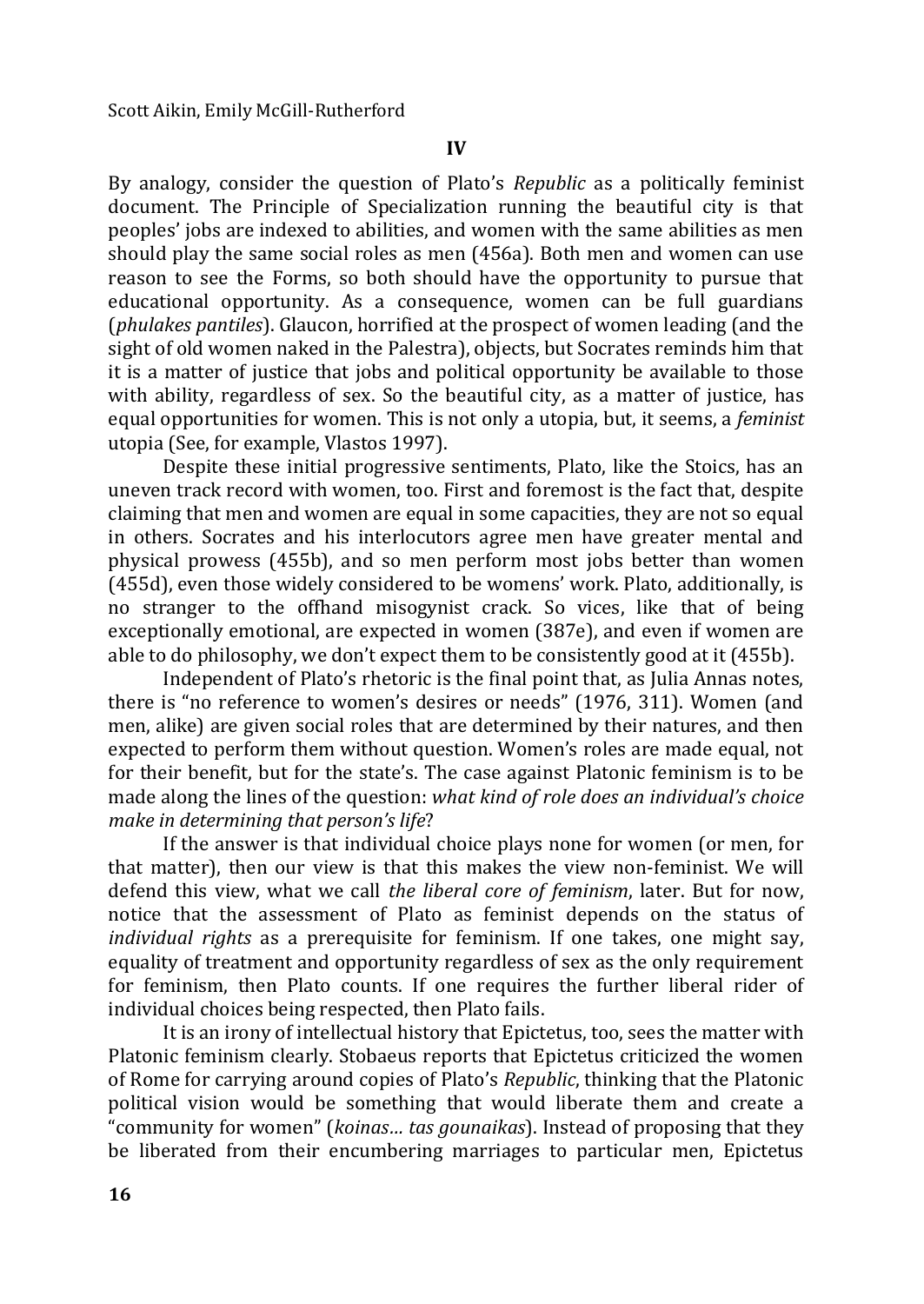holds that Plato "first abolishes that kind of marriage, and introduces another kind, to the state, in its place" (Stob. *Anthol*.6.58 – Epictetus Fragment 15).

Plato is the ancient touchstone for our reconstruction. Plato is a protofeminist, but one who failed to think through the demands of feminism as a justice movement in the right way. The Stoics, as we've argued, fail in similar fashion. Ancient ethical and political thought has a long line of failure in thinking about individual rights, and the figures around whom we reconstruct Stoic ethics and politics recapitulate the oversight. But Stoicism as a broader frame of thought, we might say as a philosophical *Zeitgeist*, has the capacity to construct an approximation of liberal feminist commitments. What follows is a brief overview of what tools are available within the Stoic tradition to frame the thought, and then we will close with a defense of the liberal requirement we've deployed for genuine political feminism.

**V**

The Stoic tradition was not merely a set of academic philosophical doctrines. It was, particularly by the time of the Imperial Stoa, a cognitive paradigm, and one that was the default for intellectuals (Cf. Shaw 1985). Testament to this fact is the phenomenon of contrast by all those who were non-Stoic philosophers in the period. The most important job for a neo-Platonist, Epicurean, or Pyrrhonist is to make it clear where the view on offer critically differs from or overlaps with the prevailing rough set of Stoic views.<sup>6</sup> The reality is that Stoicism had its *dogmata*; however, they were a rough but familiar list. Cicero's digest in *Paradoxa Stoicorum* is representative, but it seems clear that Marcus, for example, diverges widely on the singularity of vices (M 2.10), and the reality is that by the time of Seneca's *De Clementia*, Stoic politics had come a long way from the Cynicizing idealistic fervor of Zeno of Citium's *Republic.* Stoicism was, it seems, more a rough and ready range of intellectual options all bearing family resemblances, but nevertheless allowing for wide disagreement.

It is within this range of intellectual diversity for the Stoic tradition that we pose *Stoic feminism*. The place to start is with the Stoic notion of natural law. Plutarch describes Zeno's *Republic* as based on a notion of a "law common to all (*ho nomos ho koinos*)" (Plutarch *De Alexandri Magni Fortuna aut Virtute:* 392 ab). This notion of natural law was expressed in Stoic philosophy in projects ranging from logic and the theory of inference being universal<sup>7</sup> to the political aspirations of cosmopolitanism. $8$  The universe and we, within our minds and as

j

 $6$  See Sextus' keenness on making it clear how his criticisms of dogmatism first and foremost bear on the Stoics (e.g., PH III.181). See Simplicius' commentary on the *Enchiridion* for the neoPlatonist urgency of appropriating Stoic doctrines (3,5).

 $<sup>7</sup>$  See, for example, the story related by Sextus Empiricus of Chrysippus attributing the use of</sup> disjunctive syllogism to his dog (PH I.69).

<sup>8</sup> As we see most clearly expressed in Marcus Aurelius, who claims that he is a citizen both of Rome and the world.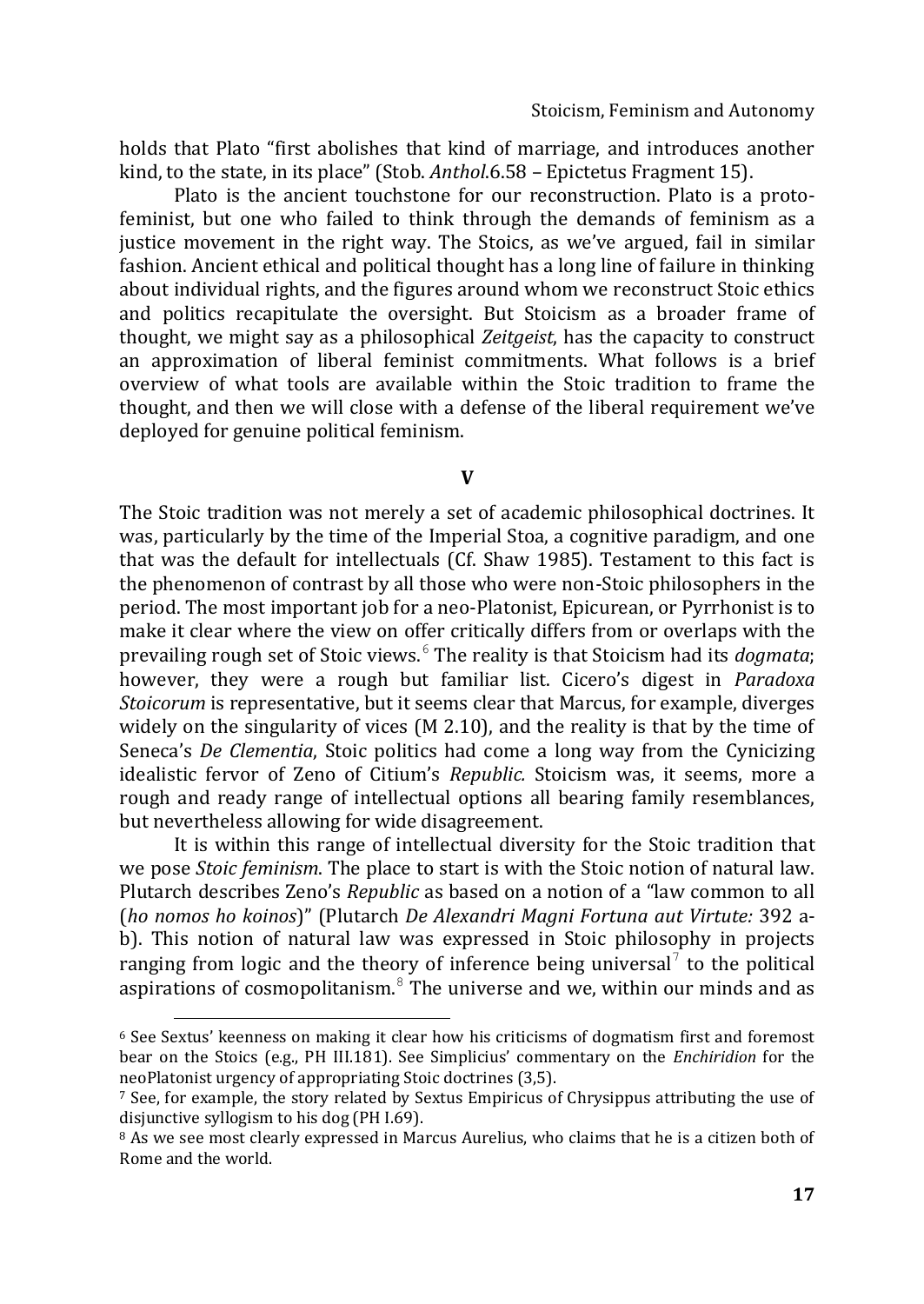bodies, are governed by *the logos*. The objective of Stoic life, then, is to come to understand and live in accord with this *logos*. We thereby, come to make ourselves *at home* in this world. Diogenes Laertius calls this *oikeiosis*, the process of coming to live in accord with our nature (literally, home-making) (DL VII.85).

This core concept, that of living in accord with nature, has a significant ambiguity. On the one hand, *accordance with nature* can simply mean being in accord with *what is*. One, as Epictetus says, wills in accord with how one finds the world (E8). Call this *thin naturalism.* On the other hand, nature has a teleological, normative element to it. Injustice, for example, is unnatural (Marcus *Meditations* 2.16 & 9.1). Call this *teleological naturalism.*<sup>9</sup>

It is in this duality of *accordance with nature* that we see, first, the tools for diagnosing why so many Stoics failed the critical program for feminism, and second, that there are tools for developing the progressive feminist program. In short, if *oikeiosis* requires living in accord with what is, the thin naturalism, then programs of drastic cultural change or criticism are objectionable. However, if we see natural teleology in the divine reason in each human, then there is reason for cultural criticism. Cultural norms that contravene or degrade the natural dignity of rational human choice (*prohairesis*) deserve criticism and should be changed.

The Stoics' uneven track record with women is recapitulated by their treatment of slavery. On the one hand, the Stoics widely decried the treatment of slaves and even the very institution of subjecting another human to domination. Epictetus seems to even propose that there are some activities (e.g., holding a chamber pot) that are beneath human dignity and should be refused even at the price of a lethal beating (D I.2). On the other hand, the Stoics never moved beyond this mere theoretical criticism. For sure, Marcus Aurelius made manumission easier, but he took no steps toward restricting slavery. And Epictetus, as reported by Simplicius, despite having been a slave himself, takes a slave to nurse the child of a neighbor who was about to expose it  $(116,50 -$ Brennan 2002, 95).

But the uneven track record on slavery for the Stoics needn't undercut their progressive line of thought. The conservative thinly naturalistic viewpoint is relevant only for framing feasible policy change, but not the direction in which policy should be changed.

The same, we hold, is the case for feminism. The stoic natural-teleological view is that women have rational natures and a capacity for reasoned choice. The consequence is that from the perspective of the goods relevant to moral goodness, women are men's equals and deserve the same respect and dignity that men are afforded. And this is precisely why Musionius Rufus holds that women deserve to be taught philosophy, why Seneca holds that women have the same capacities for virtue as men, and why Epictetus criticizes the sexualization

l

<sup>9</sup> See Susan Ford Wiltshire (1992) for a discussion of how this duality of the notion of naturalness yielded a robust notion of natural law and the notion of natural rights.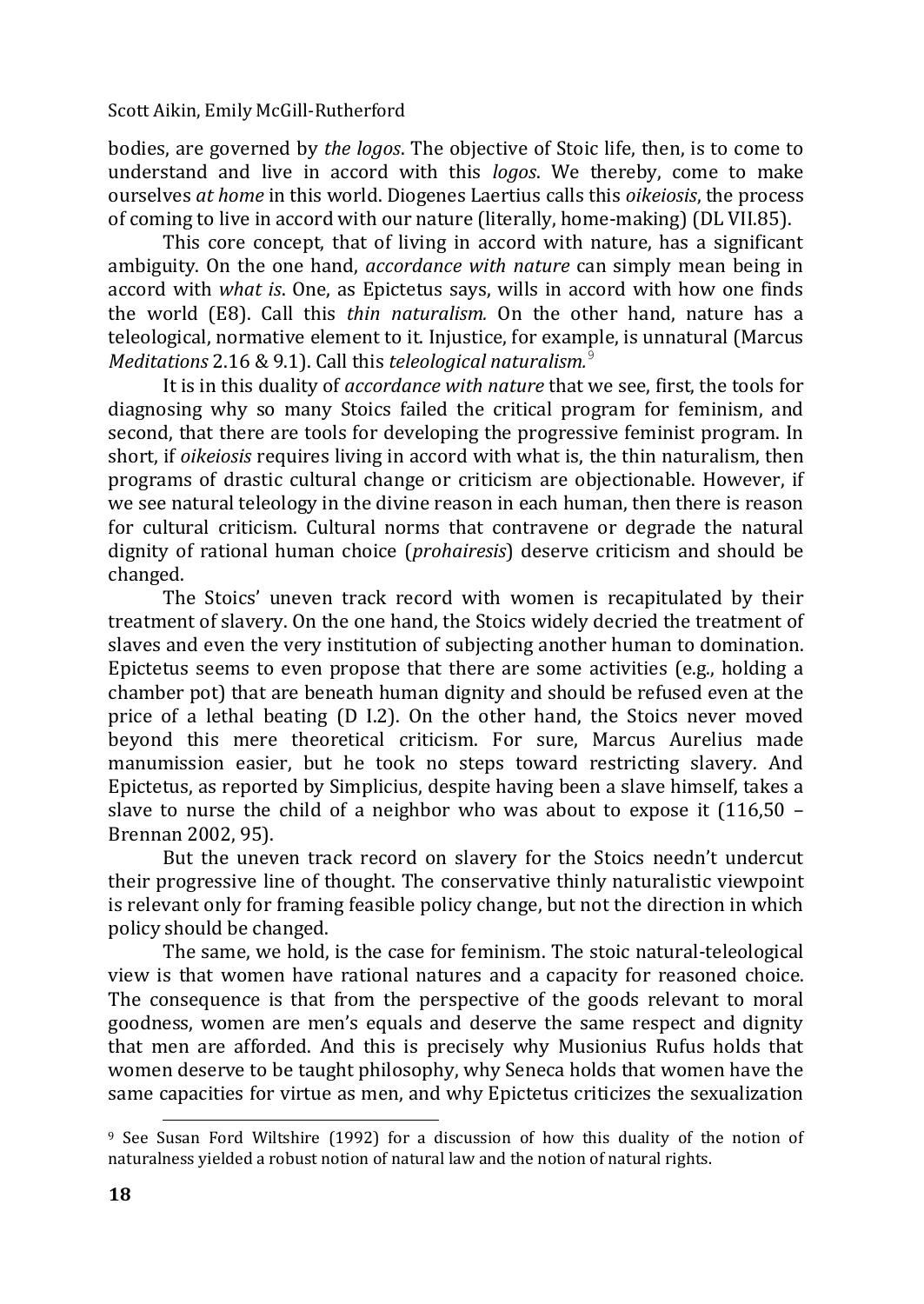of young women. What is valuable in women, their capacity for rational choice, is not being respected. Culture criticism is necessary in those cases, and the Stoics consistently came to criticize their own cultures for these failings. The problem was always what they proposed in its place.

But what of Stoic endurance, what of the requirements that the Stoic distinguish between internals and externals and be resigned to what is? Epictetus proposes that we should not look to have events happen as we want them to, but to want them to happen as they do (E8). Stoic ethics, as David Engel notes, has a core commitment to resignation, and so, as Engel takes it, to conservatism:

[T]he Stoics' emphasis on the moral indifference of one's external conditions makes it unlikely that they ever advocated a more prominent role for women in political live. *It probably also makes feminism and Stoicism not just contingently, but essentially incompatible* (2003, 288, emphasis added)

But this, we hold, is a non-sequitur. Engel's view has the Stoic feminist be indifferent to externals in the sense that they are not reasons for action. However, the Stoic, again, identifies *duties* and then acts in ways pursuant of them. Insofar as our duties to each other as fellow rational creatures requires respecting each other's choices (that which is the expression of our moral purposes – our *prohairesis*), then we do have responsibilities to each other. Just because externals are indifferent to us does not mean that we have no moral reason to nevertheless act in ways pursuant of external justice.

A further line of argument is necessary to properly rebut Engel's point. Stoic value theory runs that social standing cannot affect one's virtue, and since virtue is sufficient for the good life, unequal treatment is not really harm. Again, we've argued that *there is a difference between recognizing that one is not harmed in being treated unjustly and being complicit with unequal treatment or participating in it*. Surely it is a harm to be knowingly unjust, but harm to the virtue of the person complicit with or participating in the injustice. And so, Stoic value theory requires an active life of advocating for justice, equal opportunity and respecting the choices made by others. Our strategy, then, is to say that the doctrine of the moral indifference of externals is orthogonal to the requirements of Stoic feminism.

This said, the doctrine of moral indifference to externals can still be useful to, instead of contrary to the purpose of, the Stoic feminist. Consider: the Stoic can have a critique of the institution of slavery or any other unjust treatment of people, but then also have strategies for life that makes it so that when injustices happen to us, we can endure them. Epictetus prepares to go to the baths by readying himself for the rude and raucous behavior of others (E4). When he goes and is splashed or has someone act inappropriately around him, he must understand that he signed up for the whole experience. And so he is ready to endure what must be endured. But this is not an *endorsement* of the rude or raucous behavior. No Stoic would endorse such actions, but would criticize them.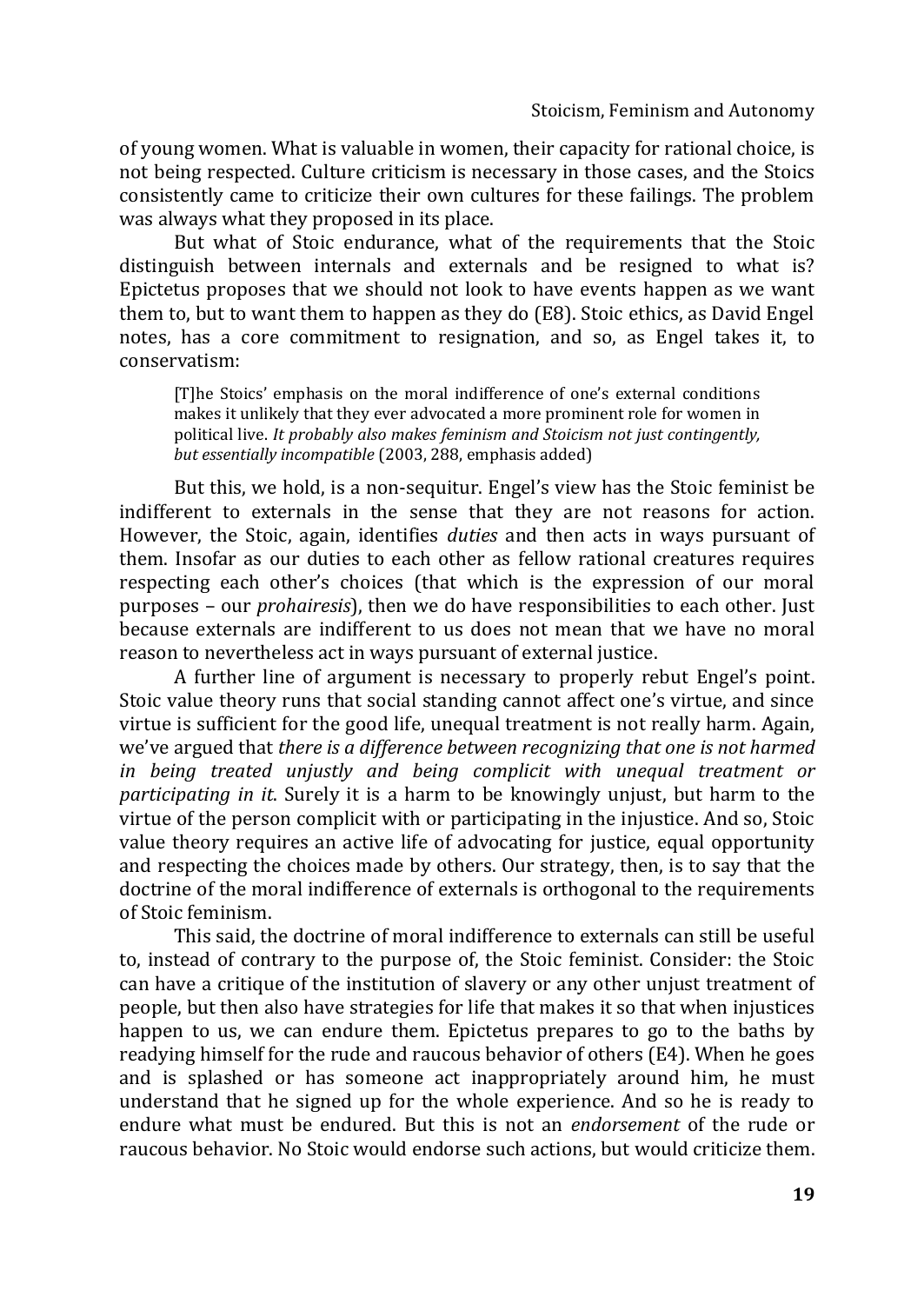The same should go for the Stoic feminist – we identify the correct conditions for justice, but we prepare ourselves for when injustice arrives. There is, then, living in accord with what is (thin naturalism's acceptance of what is), and living in accord with what natural reason requires (recognizing the ways one's culture can fail to manifest divine reason).

#### **VI**

So far we have argued that the Stoics' uneven track record can be resolved, and that the two trends within Stoicism (the progressive view about women's capacities and the conservative view about women's roles) are consistent. We have also argued that Stoicism's two trends *can be* aligned in a way which is morally sound. Our argument here focused on what we call *the liberal core of feminism*. In this final section, we offer a brief defense of this idea.

We argue that respect for individual choice is a *sine qua non* for any feminist theory, and it is this respect which constitutes feminism's liberal core. The respect for individual choice is entailed by the moral equality of persons, that is, liberalism's stipulation that people are free and equal, and capable of the rational choice of ends and conceptions of the good. In other words, each person should be viewed as a "self-authenticating source of valid claims" (Rawls 2005, 32). Because this respect for individual choice is entailed by the commitment to moral equality, any theory grounded on the moral equality of persons must respect individual choice. Feminism, which is grounded on the moral equality of *women*, must therefore similarly respect women's choices. Not respecting women's choices denies their status as free and equal, and given that this result is unacceptable for any feminist account, we argue that feminism should readily accept the liberal rider to respect individual choices.

To put the point another way, liberalism is committed to the idea that all people should enjoy both personal and political autonomy; that is, each person should be able to choose the kind of life she wants to lead, and she should similarly be able to (at least partially) determine the circumstances under which she leads this life. Feminists, too, are committed to promoting autonomy, more specifically, the autonomy of women. Historically, feminists have been concerned to free women from the forces of misogyny and patriarchy – forces which denied women the power of choice over their own lives. It seems, then, that feminism already has (at least minimally) a liberal core.

But our argument here rests on the stronger claim that feminist theories must necessarily have this liberal core. In order for a theory to be considered feminist, it *must* respect individual choices. Why? Because to do otherwise is to fail to recognize that women have rational natures and the capacity for reasoned choice. To establish a set of norms for women which dictates what sorts of roles or actions are appropriate for them *as women*, is to deny their equal moral status and their status as rational choosers. This result should be unacceptable to any feminist. Insofar, then, as feminism is committed to women's freedom from the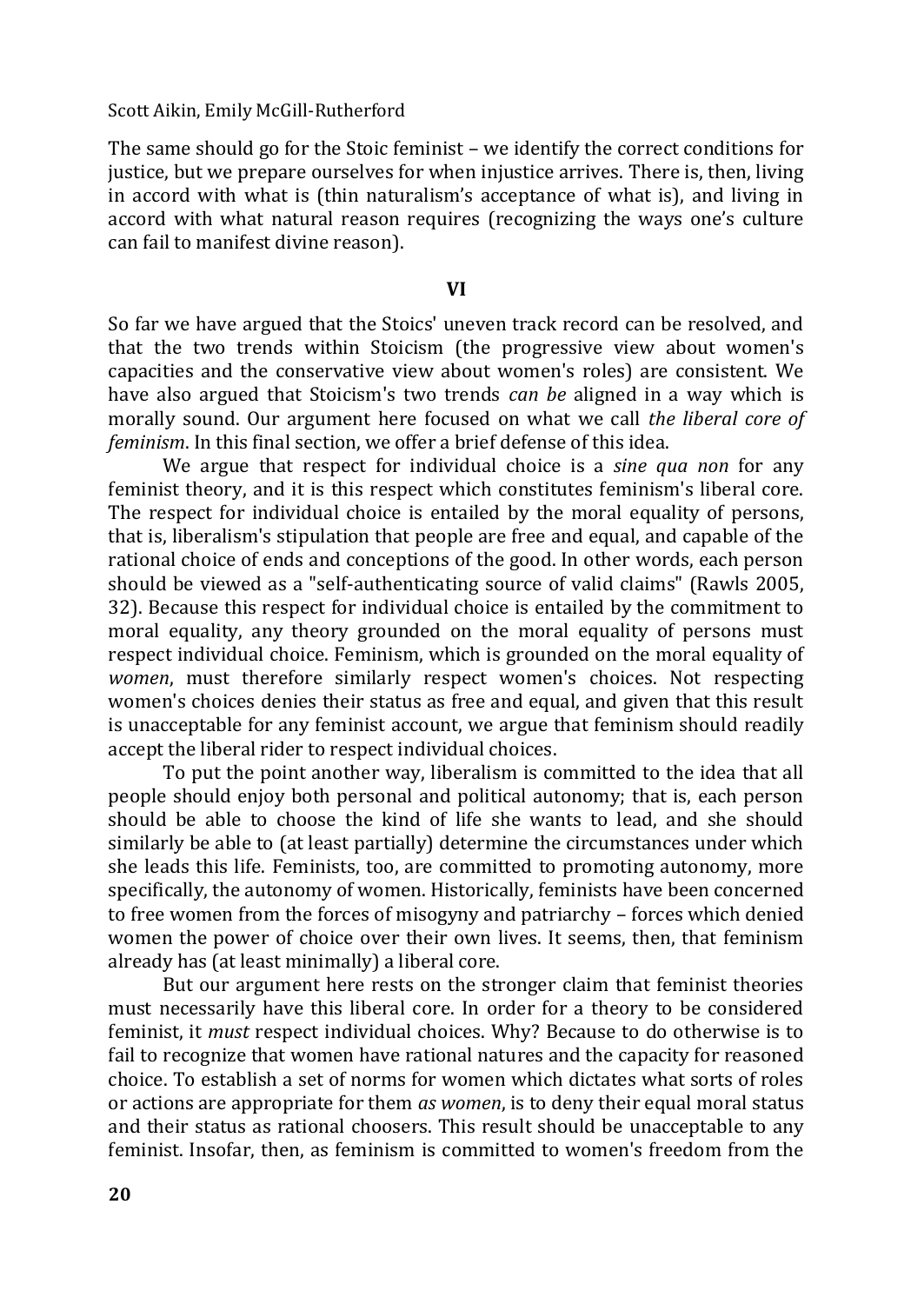dominating forces of patriarchy, insofar as it is committed to the idea that women share men's capacity to choose for themselves, it must be committed to the respect of individual choice.

Under this conception of feminism, the Stoicism of the individual Stoics on offer fails. Recall that, although Epictetus criticizes the cultural norm that views women as sex-objects, he proposes another norm in its place. This norm – of appearing modest – is appropriate for women based on their nature *as women*; individual choice plays no role in determining their lives. But Stoicism as a philosophical *Zeitgeist* does, in fact, have the capacity to be a feminist theory. This capacity, as we've shown, stems from Stoicism's respect for rational human choice (*prohairesis*) – the same respect that constitutes the liberal core of feminism.

#### **VII**

Our conclusion is, then, threefold. First, that feminism requires respecting individual choice. We have called this *the liberal core of feminism.* Second, that *the Stoics*, despite their feminist inclinations (or we might say, *protofeminism*), failed to respect the autonomy of individual women. This, we've argued, is not inconsistent with their Stoicism, but is morally unacceptable. This is what we've called *Stoicism's Uneven Track Record.* Third, and finally, we have argued that despite the fact that the individual Stoics themselves failed the liberal requirement, Stoicism as a philosophical program is not inherently anti-liberal (and thereby anti-feminist). We've provided a sketch of what this liberal Stoicism looks like. A Stoicism 2.0, if you like. The liberal Stoicism we've proposed respects autonomy, but it recognizes the fact that the world is not ideal, and so there must be the familiar Stoic virtues of endurance. And these virtues of endurance needn't be inherently socially conservative or misogynist.

## **References**

Annas, Julia. 1976. "Plato's Republic and Feminism." *Philosophy* 51: 307-321.

Arnold, Edward V. 1911. *Roman Stoicism.* Books for Libraries Press: New York.

- Asmis, Elizabeth. 1996. "The Stoics on Women." In *Feminism in Ancient Philosophy,* ed. Julie K. Ward, 68-92. Routledge: New York.
- Bates, Carrie. 2014. "Self-Identity in Epictetus: Rationality and Role." In *Epictetus: His Continuing Influence and Contemporary Relevance*, ed. D.R. Gordon and D.B. Suits, 151-163. Rochester: RIT Press.

Cicero. 1942. *Paradoxa Stoicorum,* trans. H. Rackham. Cambridge:

Harvard University Press.

Cicero. 2005. *De Officiis*, trans. Walter Miller. Cambridge: Harvard University Press.